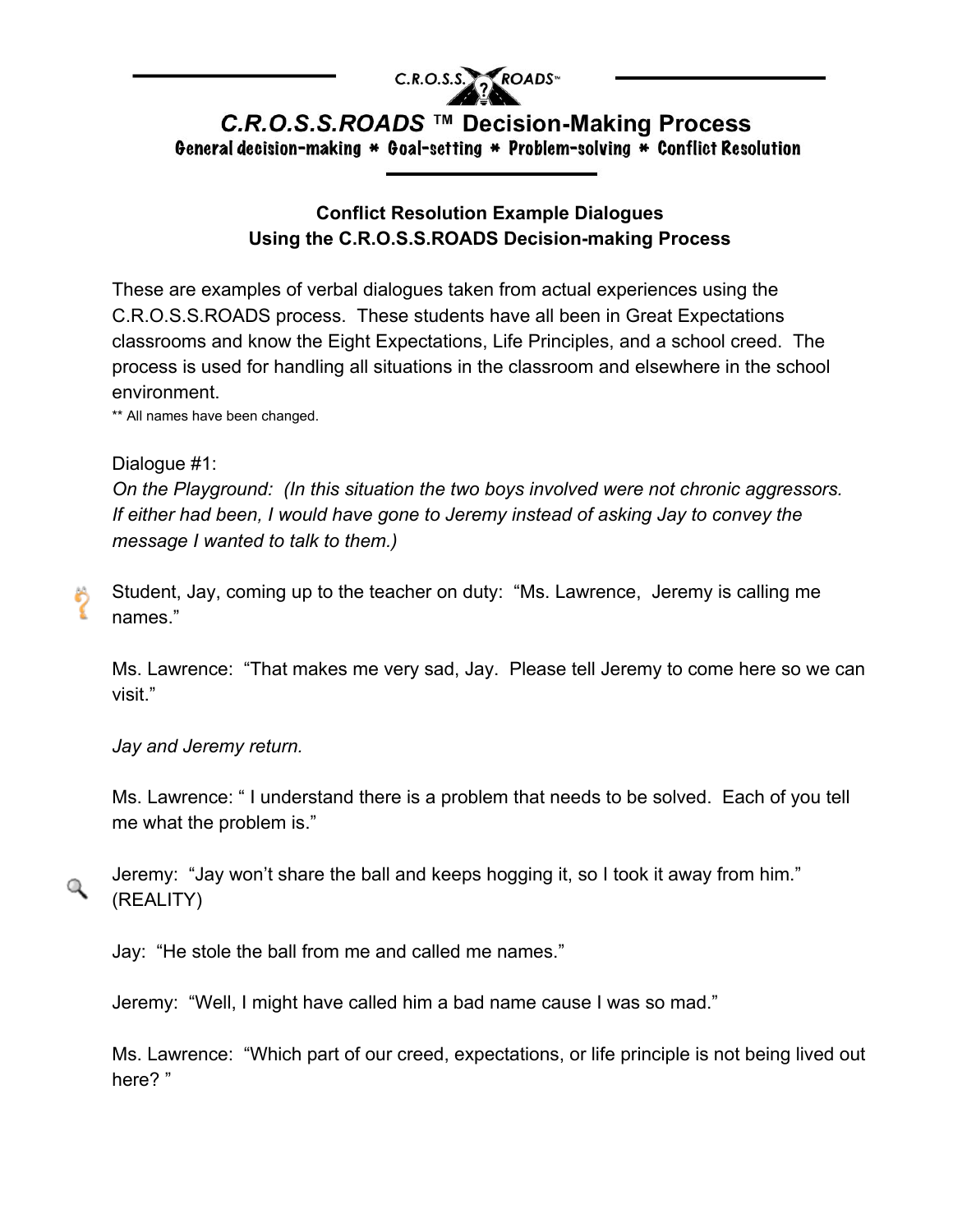Jeremy: "Respect, he's not showing me any respect by calling me names and then that part of our creed that says, "I do not have the right to interfere with the learning and well being of others. He interfered with me when I was trying to make a goal!"

Jay: "Well, what about cooperation? He's not sharing the ball with the rest of us He just tries to run it down all by himself."

Ms. Lawrence: "Well, it sounds like you two have something to talk about now. Go over there (pointing by the fence) and figure out what your options are and how you're going to solve this problem and then come back and let me know. Be sure you have a plan so this doesn't happen again and also come up with an appropriate consequence for your actions.

*Boys walk off and talk and after a few minutes return to Ms. Lawrence.*

Ms. Lawrence: "And what have you boys figured out?"

O.

Jeremy: "Well, I need to apologize to Jay for calling him names and taking the ball away from him."

Jay: "And I need to apologize to Jeremy for hogging the ball."

Ms. Lawrence: " Well, we can take care of the apologies right now, but also what's your plan so this doesn't happen again?"

Jay: We've decided we can play together. but I'm going to pass the ball more instead of trying to get it down the field all by myself every time."

Jeremy: "I'm going to talk to Jay before recess to remind him about what we've decided."

Ms. Lawrence: "What should be the consequence for today's choices?"

Jay: 'How about we can't play soccer the rest of today?"

Jeremy: "And I can't play tomorrow either cause I called him names. We figured that was fair for both of us."

دے Ms. Lawrence: "Well, it sounds like you've taken care of the problem. Check back with me after you've started playing again in case you need to change what you've decided to try." *Apologies were given and Ms. Lawrence talked to both boys later in the week to see how their plan was working.*

*Important to Note: Sometimes the students will give themselves equal consequences when If the teacher had been solving the problem, the consequences might have been*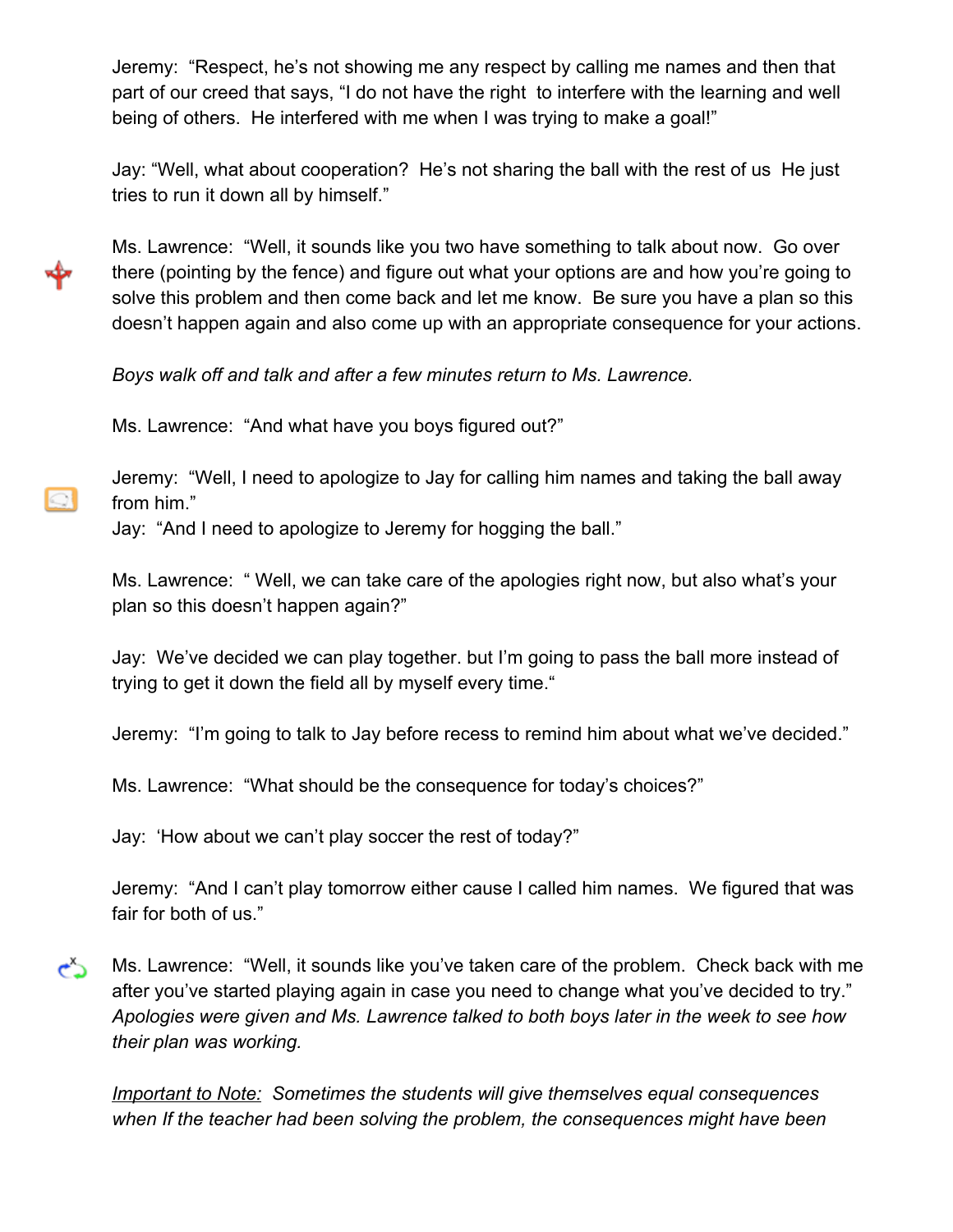*different. If their choice is fairly equitable and decided together and what each thought was fair, then it's appropriate to go along with their decision.*

*If the need is felt to give more direction,consider asking a question such as, "Is calling names and stealing the ball the same as not sharing?' They would have noted the difference and probably come to the conclusion that Jeremy needed more in the way of consequences. It's one of those calls you make at the time knowing the students and not wanting to undermine their choices.*

*I also have found that students often give themselves much harder consequences than a teacher would, so I often ask if they would like to hear what others have decided on for similar actions. I can then suggest something appropriate.*

Dialogue #2: Observed in the hallway of a school

Situation: Two girls were running down the hall before school almost bumping into Mr. Louis, the P.E. teacher as they turned a corner.

Mr. Louis: "Walking feet, girls, walking feet!"

?

Q

ຊ≻

Shay: "But we were going to be tardy, Mr. Louis. That's why we were running!"

Lana: "And we don't want to get another tardy slip or we'll have detention."

Mr. Louis: "Please tell me the procedure for walking down the hall."

Lana: "We're supposed to walk quietly in single file."

Mr. Louis: "And what is the reason we have that procedure?"

Lana: "Because we might run into someone and hurt them or us."

Mr. Thomas: "Tell me what just happened."

Shay: "Well, we stopped to talk to one of our friends right after we got off the bus and then realized we were going to be late so we were running to get to class before the tardy bell and almost ran into you."

Mr. Louis: "What were your other options for being able to make it to class on time?"

Lana: "We shouldn't have taken the time to talk to our friends right then."